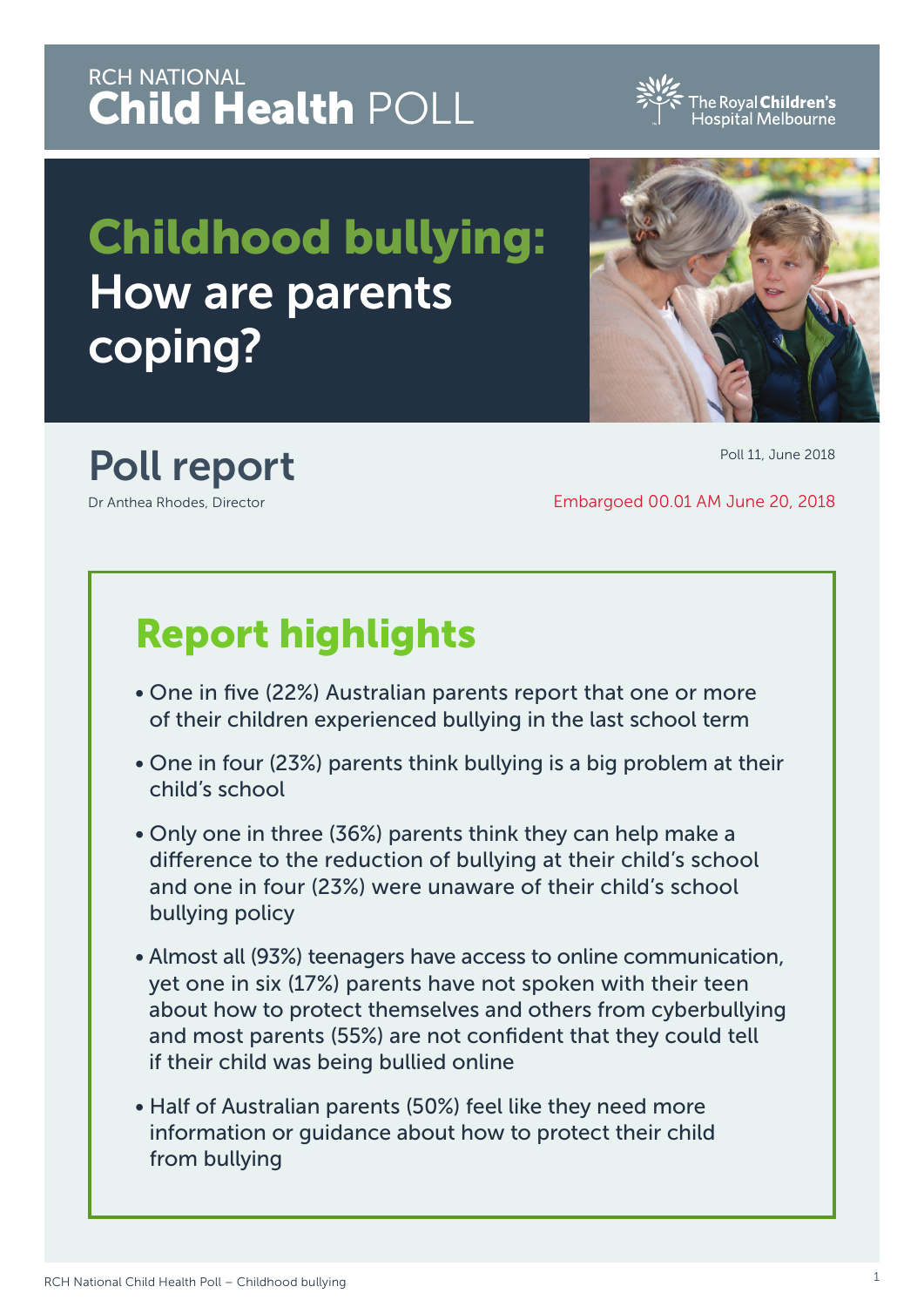Bullying is when an individual or a group of people, repeatedly and intentionally cause hurt or harm to another person or group of people who feel helpless to respond. There are many different types of bullying, including physical bullying (such as hitting, kicking, tripping), verbal bullying (such as name calling, teasing, insults and intimidation), social bullying (such as lying and spreading rumours, purposeful exclusion) and online or cyberbullying (such as sharing or sending abusive or hurtful texts or images, imitating others online or deliberate exclusion online).

In a survey fielded in April 2018, Australian parents were asked a series of questions about their knowledge, attitudes and experiences in relation to bullying and their children over the last school term.

Across a sample population of 1575 parents, data were collected on a total of 2548 children aged between five and less than 18 years (1535 primary school aged children and 1013 secondary school aged children). The median parent respondent age was 44 years and 54% were female. The median number of children per parent was two, and 52% of children were male.

#### How common is bullying and how does it affect parents?

Parents were provided with a series of definitions and examples of different types of bullying and asked to indicate to the best of their knowledge whether their child had experienced any of these situations in the last school term. One in five (22%) parents reported that one or more of their children experienced bullying in the last school term. Parents collectively reported that 18% of Australian school children have been bullied either at school or outside school in the last school term. Other research suggests many children will not tell their parents when they are being bullied, and so this is likely to be an underestimate of the true prevalence. According to parents, late primary school aged children or 'tweens' (aged 10 to 13 years) were slightly more likely to have been bullied (21%) as compared with early primary school aged children (14%) and teenagers (17%). There was no meaningful difference in parent reported prevalence of bullying for girls as compared with boys. Children with a physical or mental health disorder or disability were twice as likely to have been bullied than those without a disorder or disability, as reported by parents.

Among those children reported by their parents to have been bullied (n=447), verbal bullying was the most commonly experienced type (78%), followed by social (56%), physical (49%) and cyberbullying (30%). Most children who were bullied (79%) experienced two or more different types of bullying, with one in eight (12%) children experiencing all four types of bullying. Most children experienced bullying at school (85%) although more than a quarter (27%) experienced bullying outside of school (*see figure 1*).

Parents who reported that their child had been bullied experienced a range of feelings and responses including worry about the long-term effects (48%), anger (44%), frustration at being unable to help (44%), guilt for not

## Types of bullying experienced by children in the last school term, as reported by parents



Figure 1.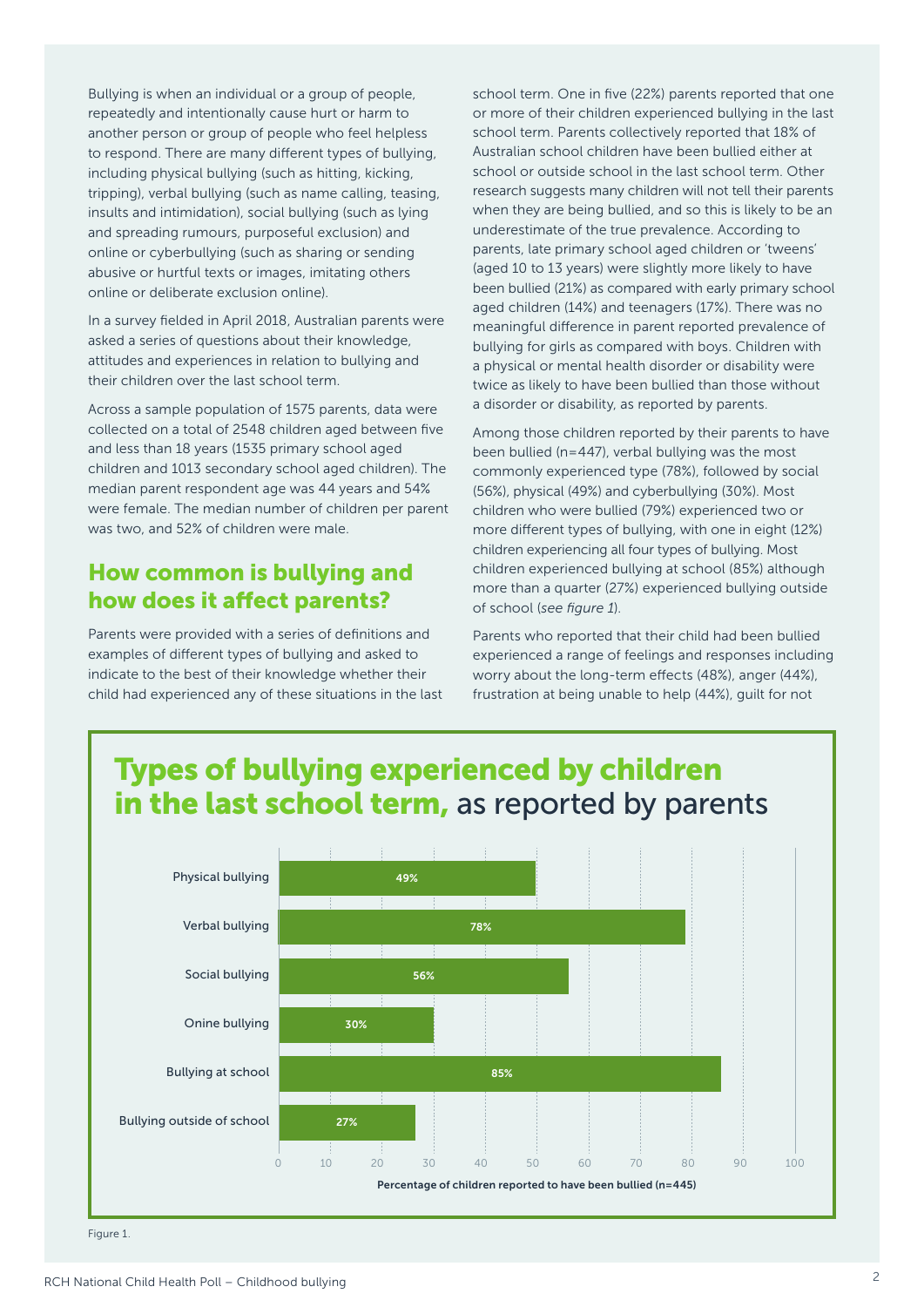being able to stop the bullying (32%), helplessness (28%), depression or anxiety (21%) and feeling physically sick (16%). Eighty-nine percent of parents reported that when a child is bullied it affects the whole family.

### What do parents know about bullying?

Overall most parents had good levels of knowledge about the definition, causes and consequences of bullying in children. Seventy-one per cent of parents knew that arguments or disagreements between children are not bullying but only 20% knew that random acts of aggression or intimidation are not bullying. These actions can cause great distress but they do not fit the definition of bullying because they are not repeated and on purpose. One in four parents (22%) thought that most bullying involves a child physically hurting another child, when in fact verbal and social bullying are both more common than physical bullying, especially among girls.

Seventy per cent of parents reported knowing that how parents raise their child can affect their chances of being involved in bullying. Most parents (90%) knew that bullying is not best ignored or left for children to sort out for themselves. Seventy-seven per cent of parents felt bullying can seriously affect onlookers and bystanders. The vast majority of parents reported knowing that bullying can lead to behaviour changes at home (95%), mental health problems like anxiety and depression (94%), school avoidance (94%), changes in sleeping or eating patterns (90%) and a drop in school performance (88%).

#### How confident are parents in recognising bullying?

Despite having relatively good levels of knowledge about the signs and consequences of bullying, parents lack confidence that they would know if their own child was being bullied. Eighty-seven per cent of parents felt that bullying is often hidden from adults, with just one in five (22%) saying most kids would tell their parents if bullied. Other research also suggests that often children do not tell their parents about bullying.

Parents were most likely to be confident they would recognise physical bullying if it was happening to their child (70%), compared with verbal (53%), social (45%) or cyberbullying (45%). Forty-six per cent of parents were confident they would know if their child was bullying another child.

### What are parents' perceptions of bullying at their child's school?

Schools have a fundamental role to play in preventing and addressing bullying among children. One in four parents (23%) felt that bullying is a big problem at their 1 in 4 parents who have a child that has been bullied report feeling helpless to address the problem

child's school and only half of parents (48%) think that their child's school manages bullying well. A quarter (23%) of parents were unaware if their child's school had a bullying policy and only a third (36%) felt they could help make a difference to the reduction of bullying at their child's school. One in ten parents felt it was up to teachers, not parents, to educate children on how best to respond to bullying.

#### How are parents coping and where are they going for help?

Half of all parents (50%) feel like they need more information or guidance about how to protect their child from bullying, with the need for more information being greater among parents of primary school aged children (59%) compared with parents of teenagers (45%). The preferred sources of this information for parents were through school (73%) and/or online (71%). Of note, one in five (22%) parents said they would prefer to get this information from their GP.

The majority of parents reported they would seek help from their child's school if their child was being bullied, including the school teacher (94%), school principal (90%) or school counsellor (84%). Other sources of potential help identified by parents included online resources (80%), friends and other parents (80%), counsellor or psychologist outside of school (57%) and the GP (37%).

Some actions, which are considered less productive and can actually aggravate bullying situations, were identified by some parents as strategies they would use to deal with bullying. More than half of parents (56%) said they would directly approach the parent or carer of the child doing the bullying and a third (36%) said they would be likely to directly approach the child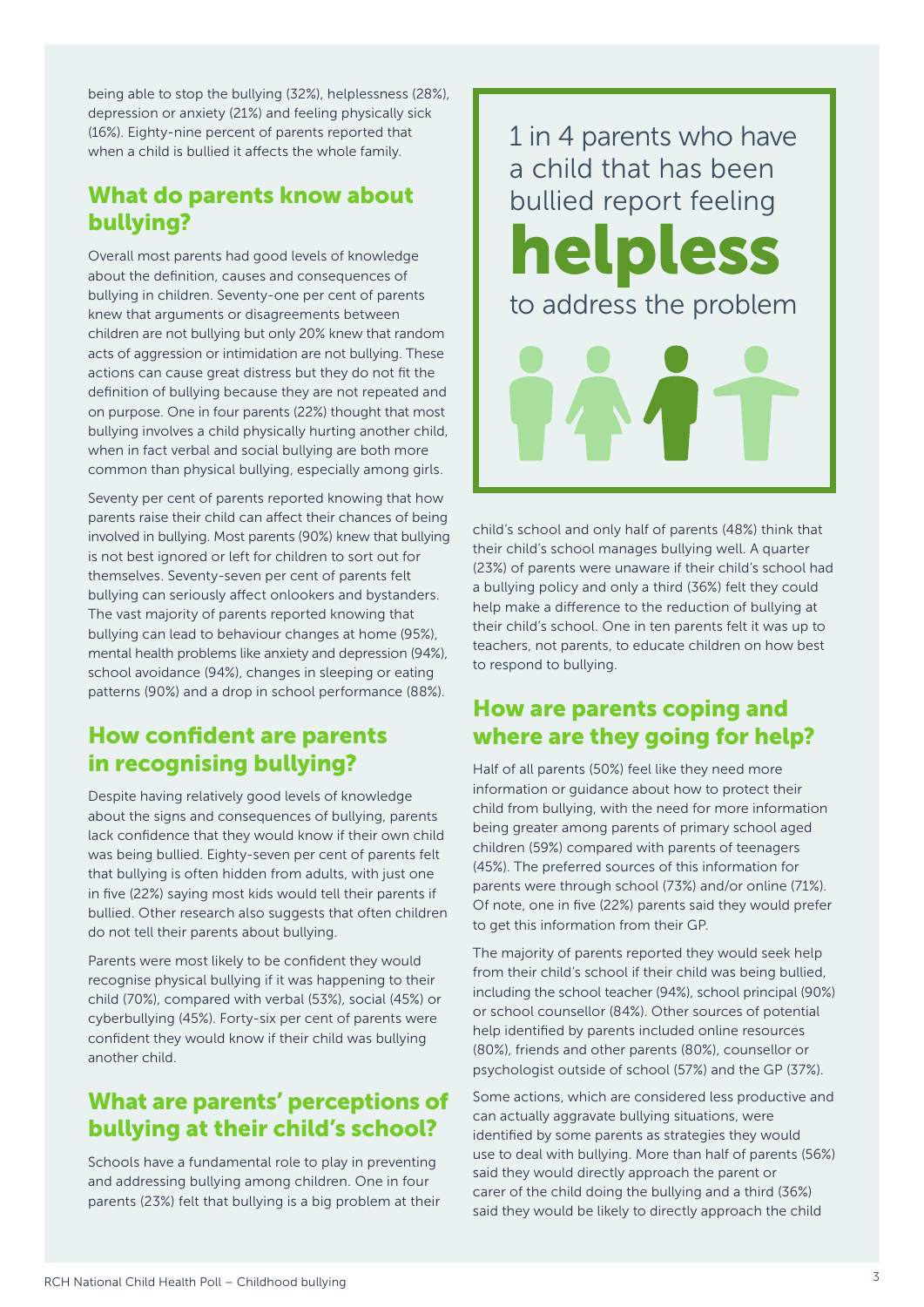doing the bullying. One in three parents (32%) said they would keep their child home from school for a break from the bullying.

Many parents were aware of positive strategies to share with their children including encouraging their child to speak up and tell a teacher (94%), encouraging and helping their child to make new friends (76%), encouraging their child to tell the bully to stop (77%) and telling their child to seek help from other children (51%).

Among those parents who reported that their child had experienced bullying in the last school term, one in three said the bullying had happened online. There are several ways that parents can support their child to respond to cyberbullying. Nearly half (49%) of parents said they would stop their child using social media and 35% said they would remove their mobile phone access if they were experiencing cyberbullying. These strategies are considered less helpful as children are likely to find other ways to access online communication when their parents ban them from it. Also, they will be less likely to talk to their parents about what they are doing online as they fear getting in trouble. It is best for parents to talk with their child regularly about their online activities and help them to engage in appropriate online behaviour. Many parents were aware of helpful advice to address cyberbullying such as blocking or defriending the offender (90%), discussing the situation with a school staff member (83%), collecting evidence with screenshots (80%) and reporting inappropriate behaviour to the app or social media site (79%) or the eSafety Commissioner (60%).

### How often do parents and kids talk together to help protect against bullying?

Parents play a key role in the development of a child's social skills, emotional regulation and ability to have healthy relationships with others both on and offline. Regular parent-child communication about healthy and respectful relationships and what to do if they come across bullying behaviours can help to protect children from bullying. Most parents (89%) said they were confident they could talk to their child about bullying if they thought it was happening to them. Yet only half of parents (57%) felt confident that they would know what to do to help stop the bullying.

Almost three-quarters of parents (72%) said they talk with their child once a week or more about their friendships and relationships in general. Only half of parents (51%) said they had spoken with their child at least once this term about what to do if they were being bullied or what to do if they saw another child being bullied (49%), with these conversations more commonly reported among parents of primary school aged children than teenagers (*see figure 2*). One in six parents (17%) did not speak with their child in the last school term about protecting their privacy online, or provide any guidance to their child about sharing images and information about themselves and others online.



Figure 2.